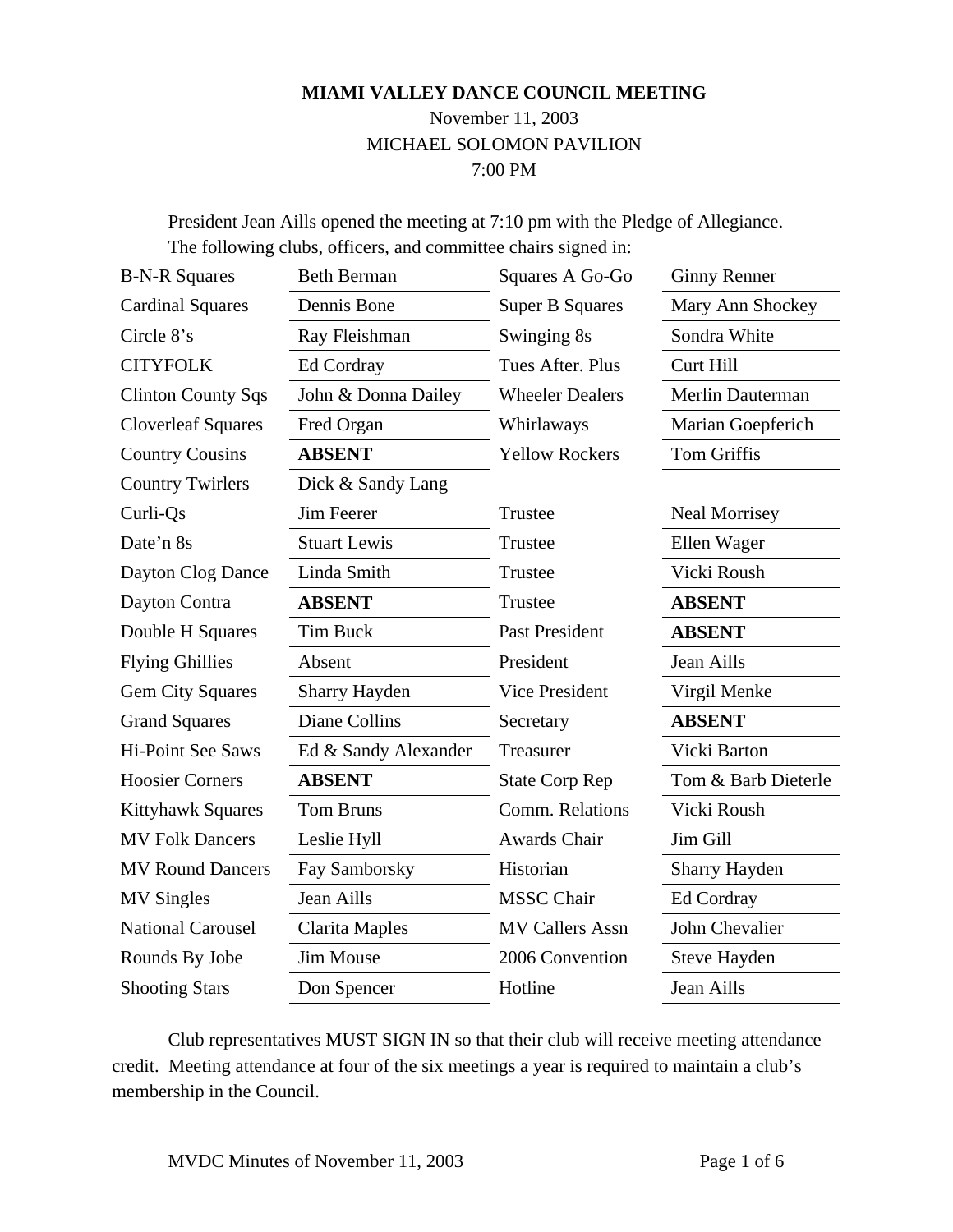#### **SECRETARY'S REPORT**

Kathy Hall was absent so the Secretary's report was skipped. Leslie Hyll substituted as secretary for the meeting.

## **TREASURER'S REPORT**

Shirley Barton, Treasurer, read the report for September 8, 2003 through November 10,

2003.

Motion to accept the treasurer's report was made by Jim Gill, second by Tom Bruns. Motion passed.

#### **TRUSTEE'S REPORT**

Trustee Chair, Vicki Roush, had no report. Trustee representative to MVCA, Ellen Wager, had no report. Trustee representative to MSSC, Neal Morrisey, had no report.

#### **BENEFIT DANCE REPORT**

The chair of the Benefit Dance, Neal Morrisey, provided the Council with a 2 page report that includes guidelines on how to plan the Benefit Dance. The dance made a small profit this year. Attendance was low due to the nice weather. Neal recommended in the future that the organizer consider a raffle that people not attending would be willing to spend money on. Jean Aills suggested having a club chair the event in the future.

#### **PRESIDENT'S REPORT**

The projected budget for 2004 is due tonight, but it is not ready. Jean Aills said it will be ready for the Jaunary Council meeting.

Honor Roll Dancer nominations are due tonight.

Dance schedules for 2004 are due to Jean Aills (for the Hotline), Stuart Lewis (for the Newsletter), and Barb Dieterle (for State Corp.) Please include hi/lo dances and specials.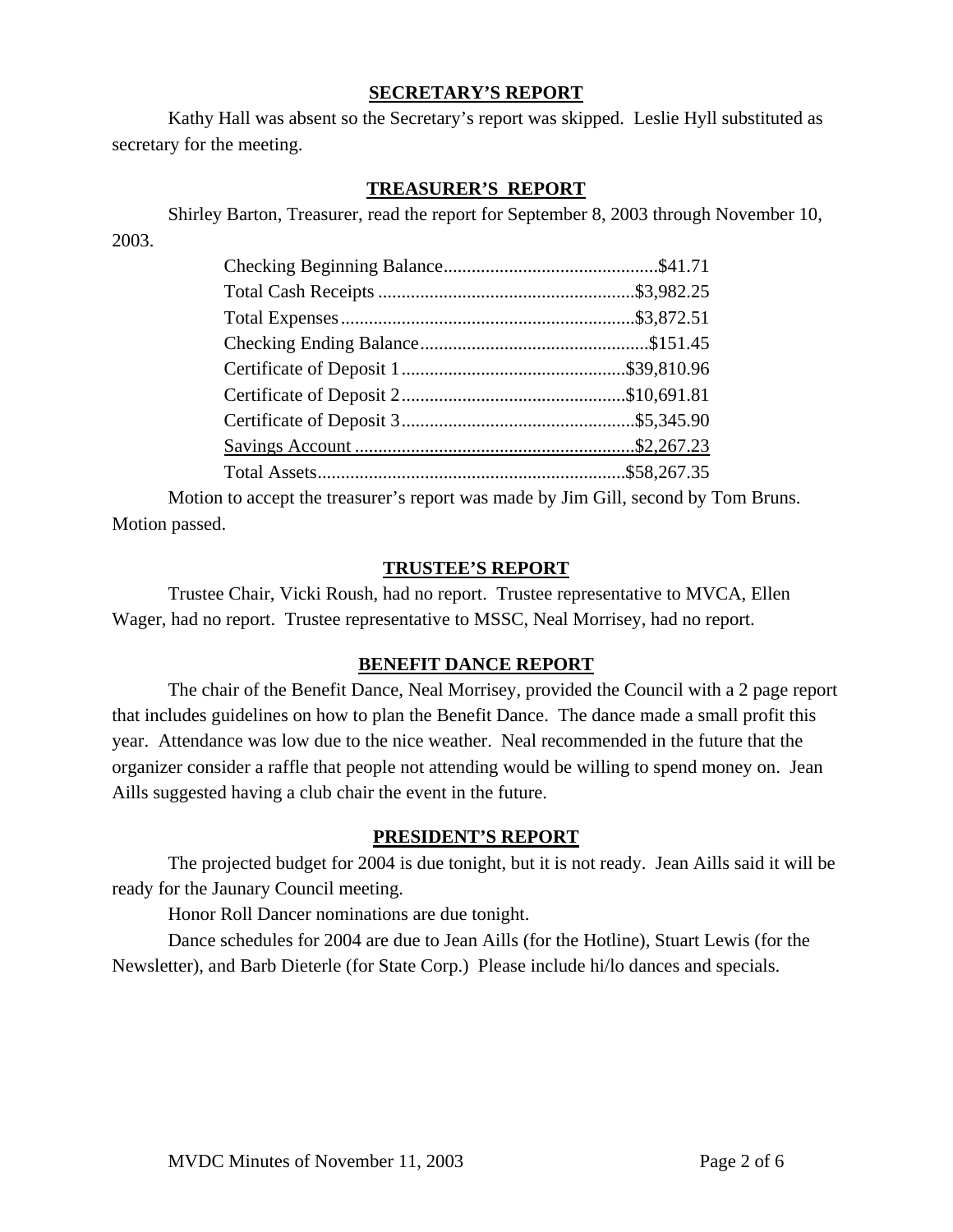Jean Aills introduced Sharry Hayden, nominating chair. Sharry introduced the people running for office:

> President – Jean Aills Vice-President – Virgil Menke Secretary – Vicki Roush Treasurer – Vicki Barton

Trustees – Kathy Hall, Neil Morrisey, Helen Maxson, Ray Fleishman

Nominations from the floor for each office were requested. None were made. The following motions to close nominations were made:

Motion to close the nominations for President – first, Don Spencer, second, Ray Fleishman. Passed.

Motion to close the nominations for Vice-President – first, Jim Gill, second, Steve Hayden. Passed.

Motion to close the nominations for Secretary – first, Jim Gill, second Neal Morrisey. Passed.

Motion to close the nominations for Treasurer – first, Jim Gill, second Steve Hayden. Passed.

Motions to close the nominations for Trustee – first Barb Dieterle, second Steve Hayden. Passed.

Jean noted that the ballots said to vote for three trustees, but voters should only vote for two. The regular election is for two trustees. One of the remaining trustees, Norm Sorensen is resigning due to health problems. Leslie Hyll explained that until he submits his resignation in writing, we cannot replace him. Jean announced that we will have a special election in January to elect his replacement to finish the remainder of his term (1 year). Ballots were then passed out.

## **NEWSLETTER REPORT**

Stuart Lewis noted that one page of the newsletter had been printed upside-down. Please remember to pick up your newsletters when you sign in for the meeting. A subscription to the newsletter costs \$5.00 if it is delivered to the club representative at the Council meeting, and \$10.00 if it is delivered to your home by mail.

#### **ATTENDANCE REPORT**

Stuart Lewis note that 28 clubs out of 32 were in attendance this evening.

## **MIAMI VALLEY CALLERS ASSN. REPORT**

John Chevalier began by giving us instructions on how to check a microphone – please do not blow into a microphone as that may damage it.

Please use the phone numbers and contacts in the newsletter to get a hold of clubs. John reported that most class sizes are less than 2 squares.

Jason Raleigh is considering starting an afternoon class in January.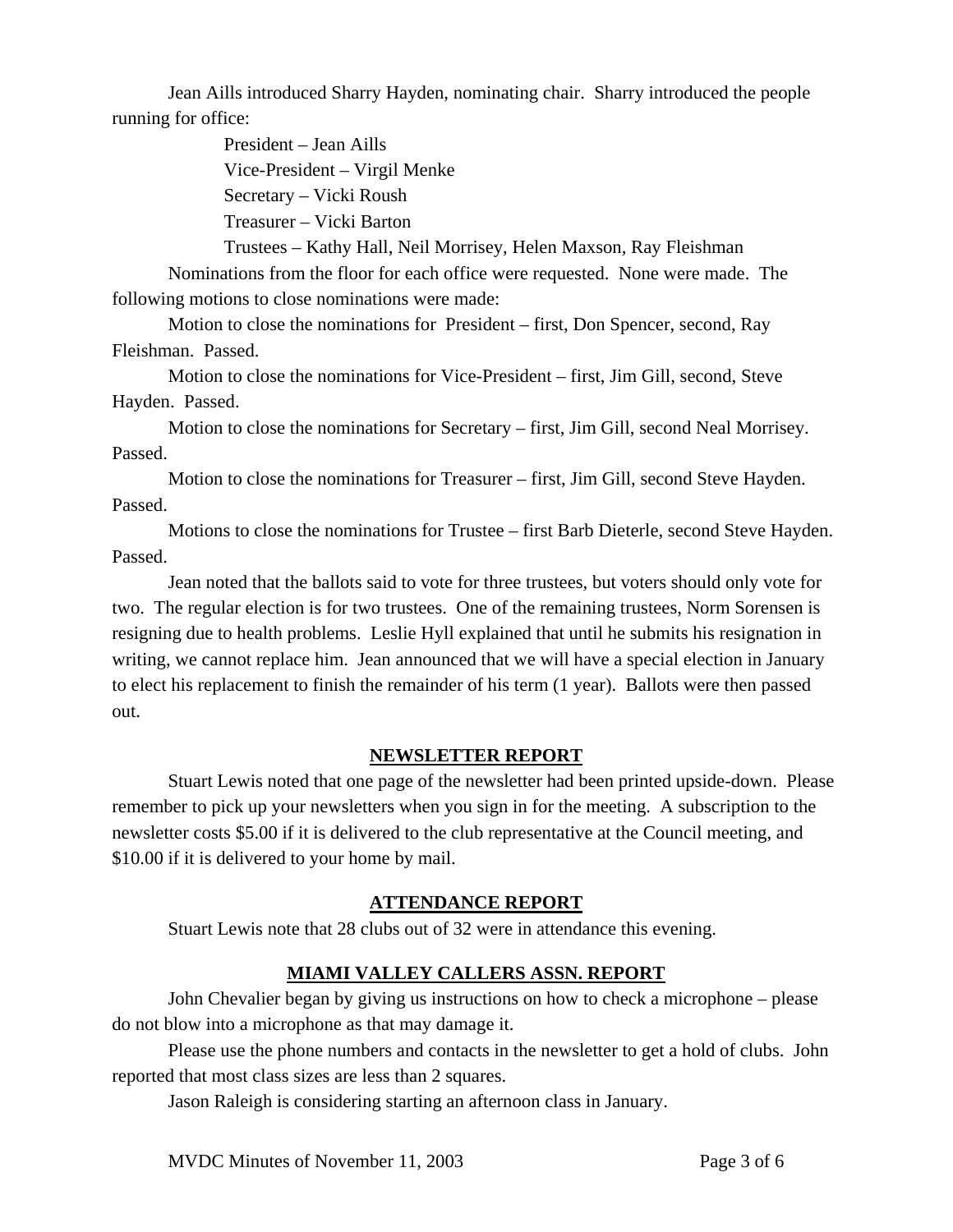Caller training is paid for from beginner dances that the callers put on. Please support the beginner dance on January 18 at the Pavilion.

## **AWARDS COMMITTEE REPORT**

Jim Gill reported that 42 banner raid badges have been awarded this year: 100 raids – 12; 200 raids – 5; 300 raids – 10; 400 raids – 1; 500 raids – 9; 1000 raids – 3; 1100 raids – 1; 1300 raids  $-1$ .

Jim also reported on the new banner raid guidelines approved by committee. Those guidelines were available tonight. With these guidelines the committee also wanted to reinstate the Friendship Badge. You must visit 15 clubs (not during a raid) to earn the badge. There was discussion about the clause (11) in the guidelines to give free admittance when a club holds a banner for one year that has not been retrieved. Leslie Hyll made a motion to send the Banner Raid Guidelines back to committee over this clause. Steve Hayden seconded. Motion failed.

## **OHIO CORPORATION OF DANCE CLUBS REPRESENTATIVE REPORT**

 Barb Dieterle reported that State Corp needs a roster of MVDC clubs for their publication of where to dance in Ohio. Stuart Lewis will provide the information.

The 2005 convention will be held at the Kentucky Convention Center.

Mini-Legacy will be continued even though the national Legacy is being discontinued. The 2008 convention may be in Columbus.

Each Council has been asked to make "buckeyes" for the national convention to publicize Ohio. Barb would like each club to make 32 buckeyes and turn them in by the March meeting.

Vicki Roush has dangles for those who attended the State Fair dance this past year.

For the 2004 state convention, the Cloverleafs have volunteered to do the Council's table of ideas. They have asked each club for information for this table.

## **MICHAEL SOLOMON SUPPORT COMMITTEE REPORT**

Ed Cordray reported on the MSSC treasury as follows:

| No Deposits Held |  |
|------------------|--|

The big expense recently was painting the outside of the building, requested by the City of Kettering building inspector.

Ed has also been researching history of the Pavilion. He is particularly looking for pre-1955 information.

Barb Dieterle noted that the Pavilion will be decorated for Christmas on the first Saturday in December. Please come out and help. They will start about 9:30 am.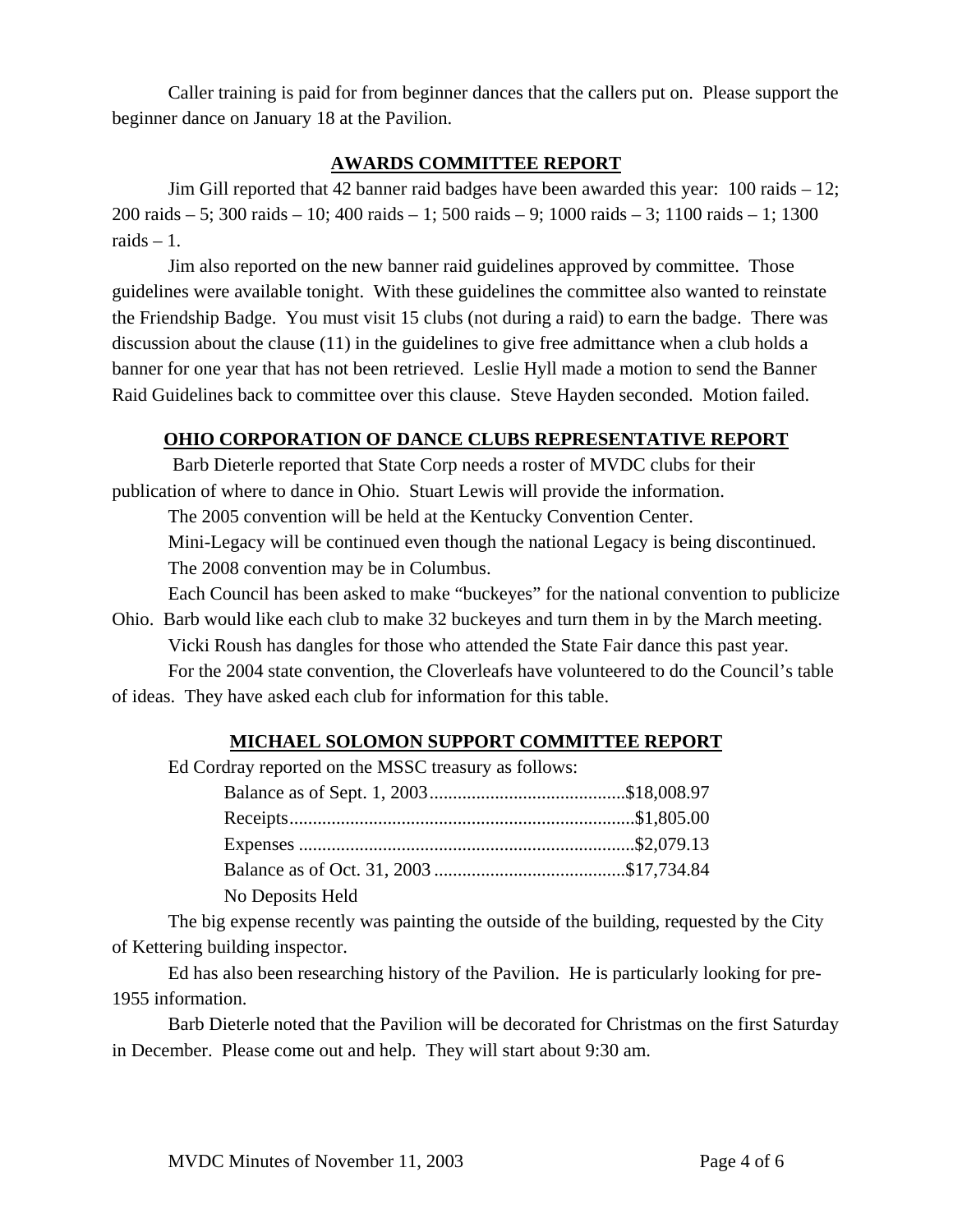#### **2006 STATE CONVENTION REPORT**

Steve Hayden reported that the deposit has been paid for the convention center. They also have a contract with Crown Plaza and 150 rooms are being held for the convention. The convention slogan was decided upon at the first committee meeting – "Dancin' Wright in the Birthplace of Flight." Chairpersons for Decorations and Camping are still needed.

## **HISTORIAN REPORT**

Sharry Hayden reported a  $60<sup>th</sup>$  wedding anniversary and several recent deaths.

### **HOTLINE REPORT**

Jean Aills provided a reminder sheet for providing information to the Hotline.

### **CLUB NEWS**

**Shooting Stars** – Will return to the Green County Career Center with a special dance on Saturday, Dec. 6, 8 pm. Caller will be Tom Davis.

**B-N-R Squares** – has moved to the M. S. Pavilion. Their next dances will Nov 29 ( $5<sup>th</sup>$ Sat) and Dec  $27 \, (4^{\text{th}} \, \text{Sat})$ . Caller will be Beth Berman.

**Cityfolk** – next dance will be the  $1<sup>st</sup>$  Friday in Dec, Dec 5 at the M. S. Pavilion. Caller will be Kathy Anderson.

**Flying Ghillies** – will host a holiday dance on Dec. 13, 7 - 10:30 pm. Dress will be semi-formal. On January 10, they will host a "Robbie Burns" era dance with casual dress.

 **Kittyhawk Squares** – will host a Canned Food Dance on Sunday, Nov 23, at 5 pm. Several callers will be featured and raffle tickets are being sold. Proceeds will support the Greenmount Food Pantry. They will also host a New Year's Eve Party Dance on Dec. 31 beginning at 9 pm. Food will include Sauerkraut and Pork.

**Country Twirlers** – are disbanding. Their final dance will be Saturday, Dec. 13 at the Opera House in South Charleston, Ohio. The caller will be Bob Jones.

**Grand Squares** – next dance will be Nov. 14 with caller Mike Sumpter and Dec. 12 with caller John Chevalier.

 **Gem City Squares** – will meet Sunday, Nov. 23, and Dec 7 with Ken Roberts and Stuart Lewis. They will host a Christmas Ball on Dec 23.

**Super B's** – will host a dance with callers Wes Dyer and Ken Jarvis, rounds with Gay Chevalier, on Dec. 6.

Cardinal Squares – next dance will be Friday, Jan 9, 2004, with Ken Fish.

Yellow Rockers – have a dance planned for 2/8/04 with Jason Raleigh and Elaine Wintrow.

**Miami Valley Singles** – Nov. 2, 8:00 to 10:30, Jason Raleigh, M. S. Pavilion.